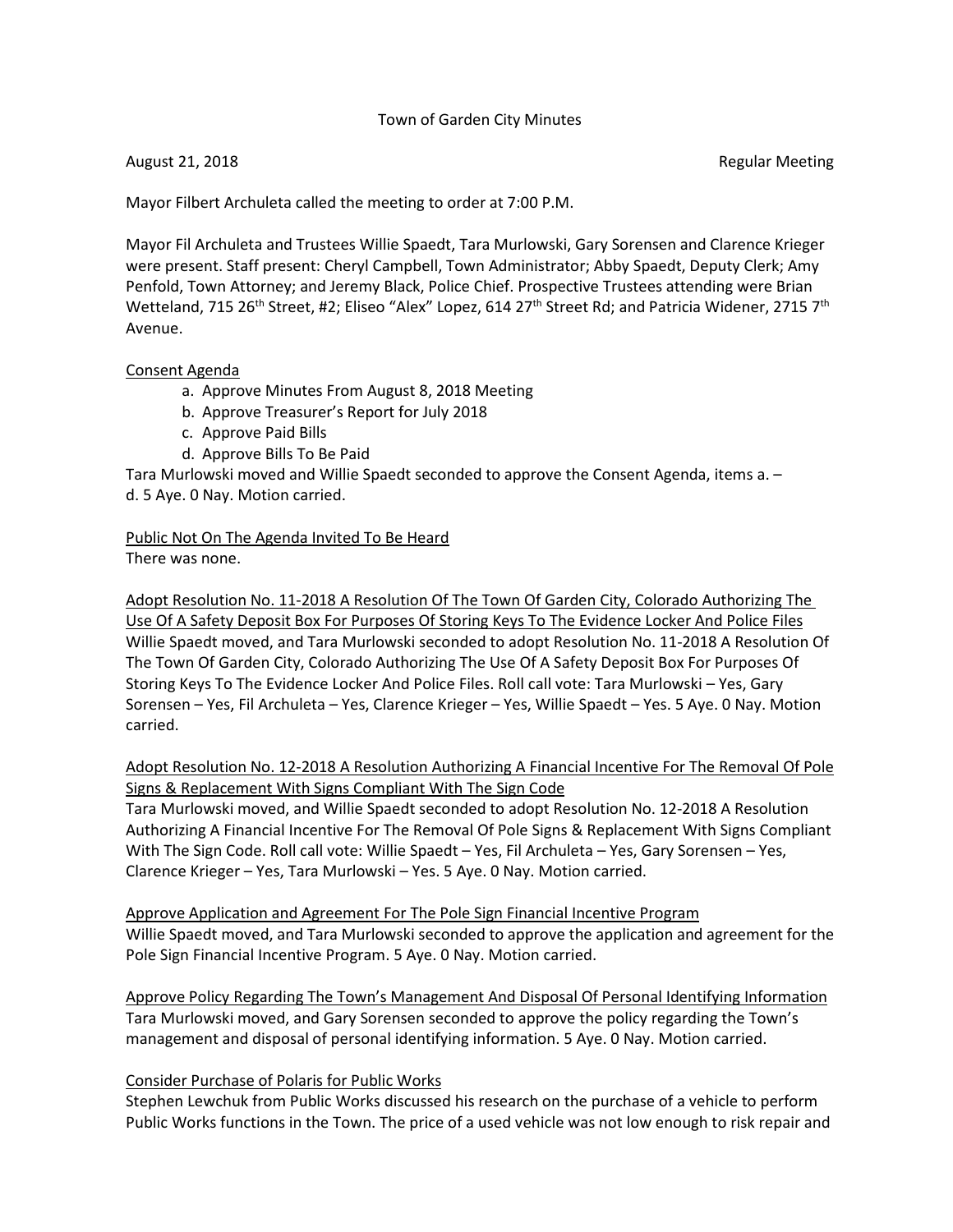maintenance issues and forego a full warranty. Willie Spaedt moved, and Tara Murlowski seconded to approve the purchase of a new Polaris Ranger for Public Works. 5 Aye. 0 Nay. Motion carried.

## Police Comprehensive Plan Committee Report

Mayor Archuleta informed the Board that a final decision was made on the body cameras and the 2019 Police Department budget was finalized.

## Update On 8th Avenue Realignment Project

a. Approve Parking Stops Needed For Certain Locations on 8<sup>th</sup> Avenue Willie Spaedt moved, and Tara Murlowski seconded to approve the purchase of 55 parking stops for 8<sup>th</sup> Avenue. 5 Aye. 0 Nay. Motion carried.

## b. Consider Spare Bollards Purchase

Tara Murlowski moved, and Gary Sorensen seconded to approve the purchase of four spare pedestrian lighting bollards. 5 Aye. 0 Nay. Motion carried.

## Police Chief's Report

- a. Incident Report
- b. Citation Report
- c. Time of Day Report
- d. Accident Report

Chief Black answered the Mayor's questions regarding specific incidents. The Police Department has been checking security guard badges on the weekends and notifying bar owners when security guards are not compliant. Several of the guards have been to the Town Hall to obtain licenses in the last month.

### Attorney's Report

Town Attorney Amy Penfold stated that she might be taking some time off in October. She has recommended Teresa Ablao if required.

### Consider Letters of Interest Regarding Vacancies on The Board of Trustees

- a. Brian Wetteland
- b. Elisio 'Alex' Lopez
- c. Patricia Widener

Patricia Widener spoke to the Board about her interest in becoming a Trustee. Brian Wetteland and Alex Lopez have spoken to the Board at previous meetings.

### Appoint Two Board Members To Fill Vacancies on The Board of Trustees

Clarence Krieger moved, and Tara Murlowski seconded to conduct the appointment by written ballot. 5 Aye. 0 Nay. Motion carried.

Alex Lopez received the majority of votes for the first vacancy. For the second vacancy, Patricia Widener received the majority of votes. Alez Lopez and Patricia Widener were sworn in as Trustees after the meeting was adjourned.

### Consider Time for Budget Session on September 11, 2018

Willie Spaedt moved and Gary Sorensen seconded to set the time of the Budget Work Session on September 11, 2018 for 4:30 p.m. 5 Aye. 0 Nay. Motion carried.